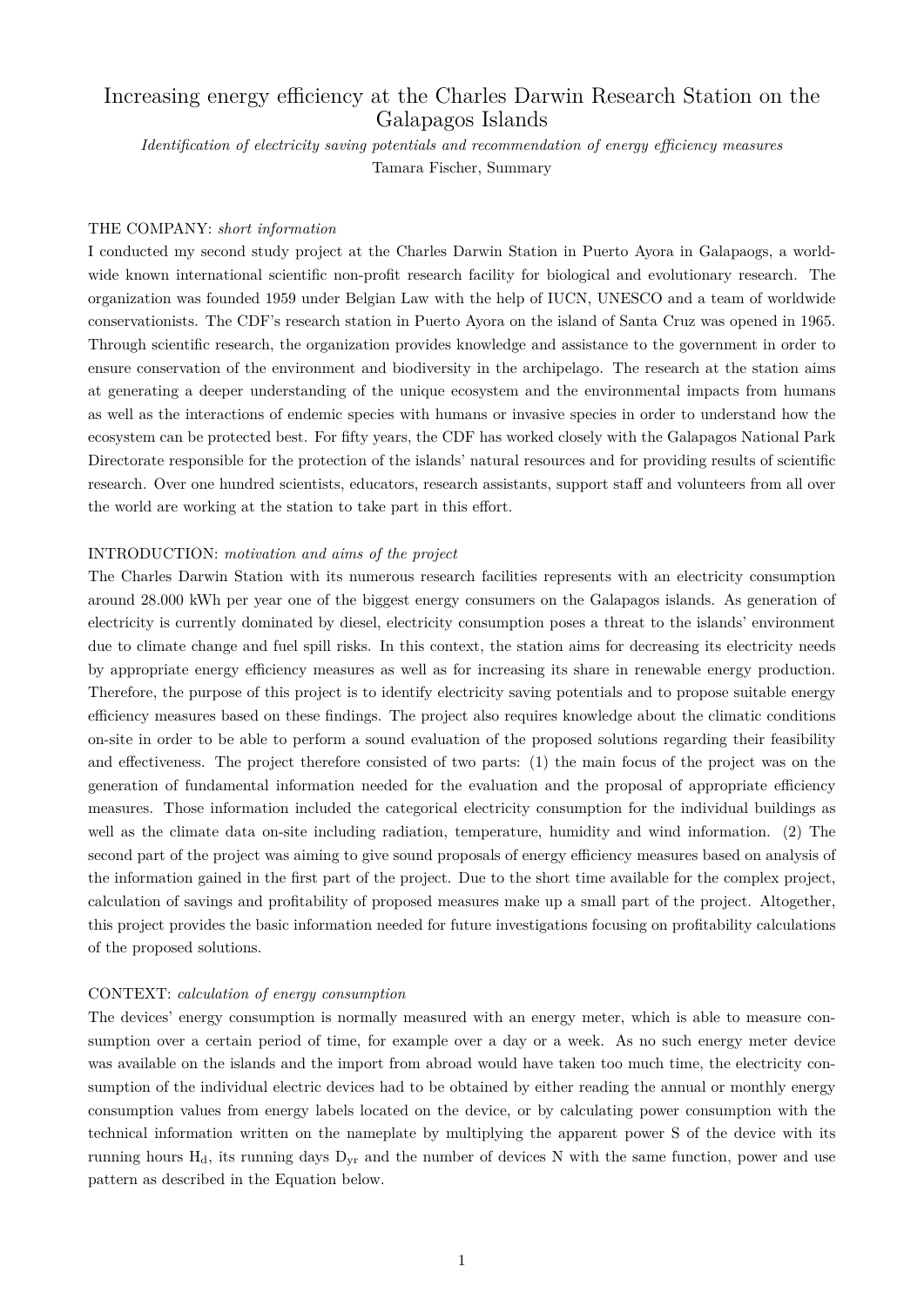$$
E_{yr} = S \cdot H_d \cdot D_{yr} \cdot N \tag{1}
$$

the technical data written on the nameplate only represent maximum power, with the device running under full load conditions (100%), which is in general not the case. In order to obtain data which are as realistic as possible, calculated electricity consumption values had to be adjusted accordingly. Running hours and running days of the devices were obtained by questioning employees about the use patterns of their electric devices.

### CLIMATE: *data and conclusions*

Solar radiation is very high throughout the year with a high share of direct radiation, resulting in high temperatures throughout the year. This allows very good use of solar radiation for electricity generation by solar panels and thermal application, but eliminates geothermal applications due to high subsurface temperatures. Furthermore, requires high cooling efforts are required for collection rooms, laboratories and archives. As airconditioning devices consume a great amount of energy during operation, those devices can be assumed to account for the greatest part to electricity consumption of the station. Relative and absolute humidity values are high during all the year, which requires high dehumidification efforts in order to protect valuable samples and documents from the influence of humid air. Wind analysis shows that wind velocities may be too low for wind power applications.

#### ENERGY CONSUMPTION: *share of categorical end-user categories*

The station consumes 320 MWh per year for all buildings except for apartments of volunteers, visiting scientist and permanent employees. This value also includes the water pump, which cannot be allocated to a single building. The figure below shows the calculated share of the different end-consumer categories of the total electricity consumption of the station. It can be shown that total electricity consumption is mainly dominated by air-conditioning purposes with a share of 51%, followed by ventilation with 12% and dehumidification with 11%. Lighting, cooling and water pump were calculated to account for 6% each. Computer, office and laboratory equipment and other were found to be minor contributors to total electricity consumption.

Four buildings could be identified as the greatest electricity consumers of the station, with annual electricity consumption values above 40 MWh. Those are: the right Tomas Fischer building with 72.59 MWh, the Exhibition Hall with 46.46 MWh, the left Tomas Fischer building with 46.33 MWh and Biomar with 40.43 MWh per year. In total, those buildings consume 205.81 MWh per year, which accounts for 64% of the total buildings' electricity consumption.